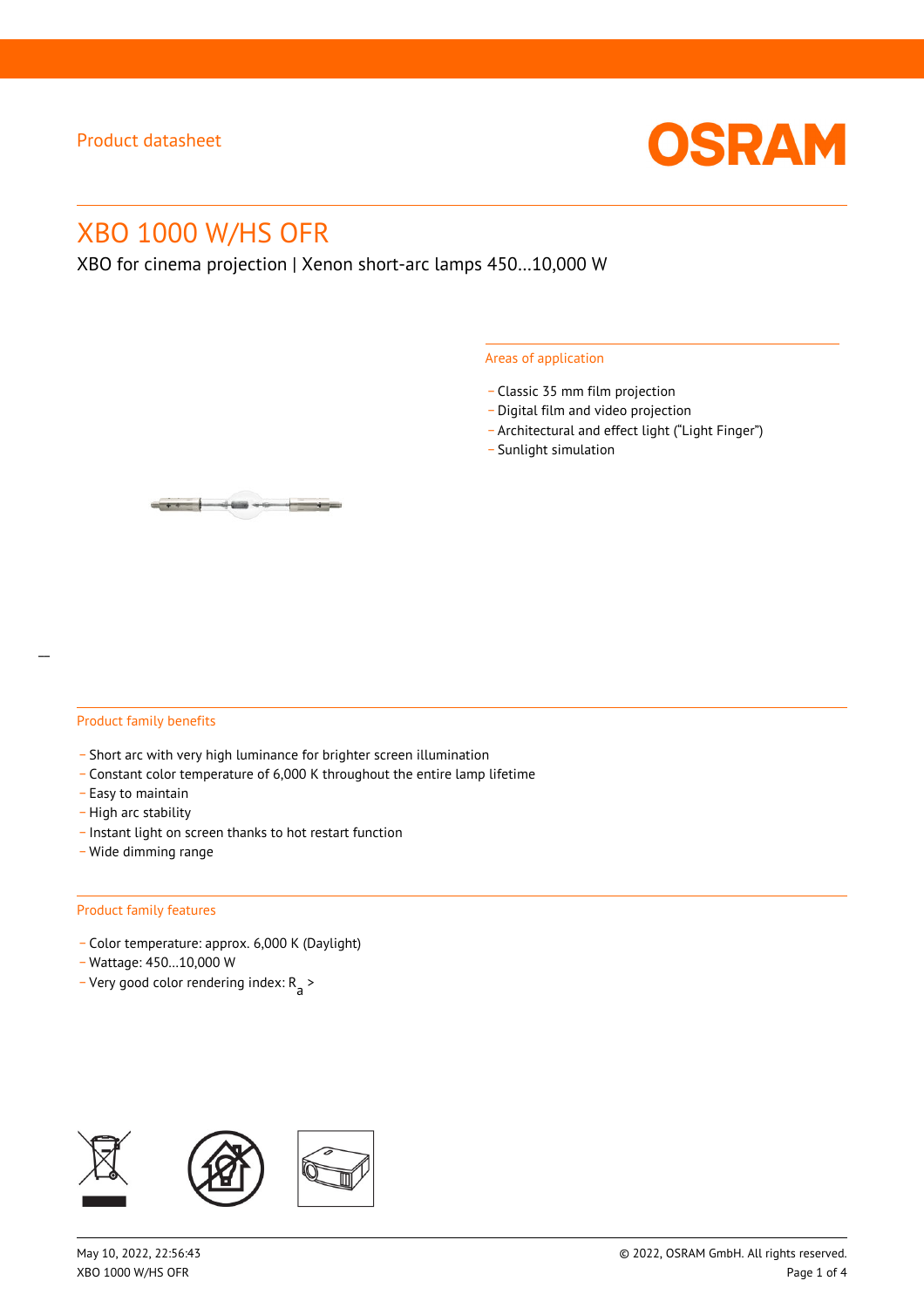# Product datasheet

### Technical data

### **Electrical data**

| <b>Nominal current</b> | 50 A      |
|------------------------|-----------|
| Current control range  | 3055A     |
| Nominal wattage        | 1000.00 W |
| Nominal voltage        | 19.0 V    |

## **Dimensions & weight**



| <b>Diameter</b>                             | $40.0$ mm      |  |
|---------------------------------------------|----------------|--|
| Length                                      | 235.0 mm       |  |
| Length with base excl. base pins/connection | 205.00 mm      |  |
| Light center length (LCL)                   | 95.0 mm $^{1}$ |  |
| Electrode gap cold                          | $3.6$ mm       |  |
| <b>Product weight</b>                       | 255.00 q       |  |

 $1)$  Distance from end of base to tip of electrode (cold)

### **Temperatures & operating conditions**

| Max. permitted ambient temp. pinch point | 230 °C |
|------------------------------------------|--------|
|                                          |        |

#### **Lifespan**

| Lifespan                         | 2000 h |
|----------------------------------|--------|
| <b>Service Warranty Lifetime</b> | 3000 h |

#### **Additional product data**

| Base anode (standard designation)   | SFa27-11                                                                                |  |  |
|-------------------------------------|-----------------------------------------------------------------------------------------|--|--|
| Base cathode (standard designation) | $SFCX27-8$                                                                              |  |  |
| <b>Product remark</b>               | $OFR = Ozone-free version/H = Suitable for horizontal$<br>burning position/ $S =$ Short |  |  |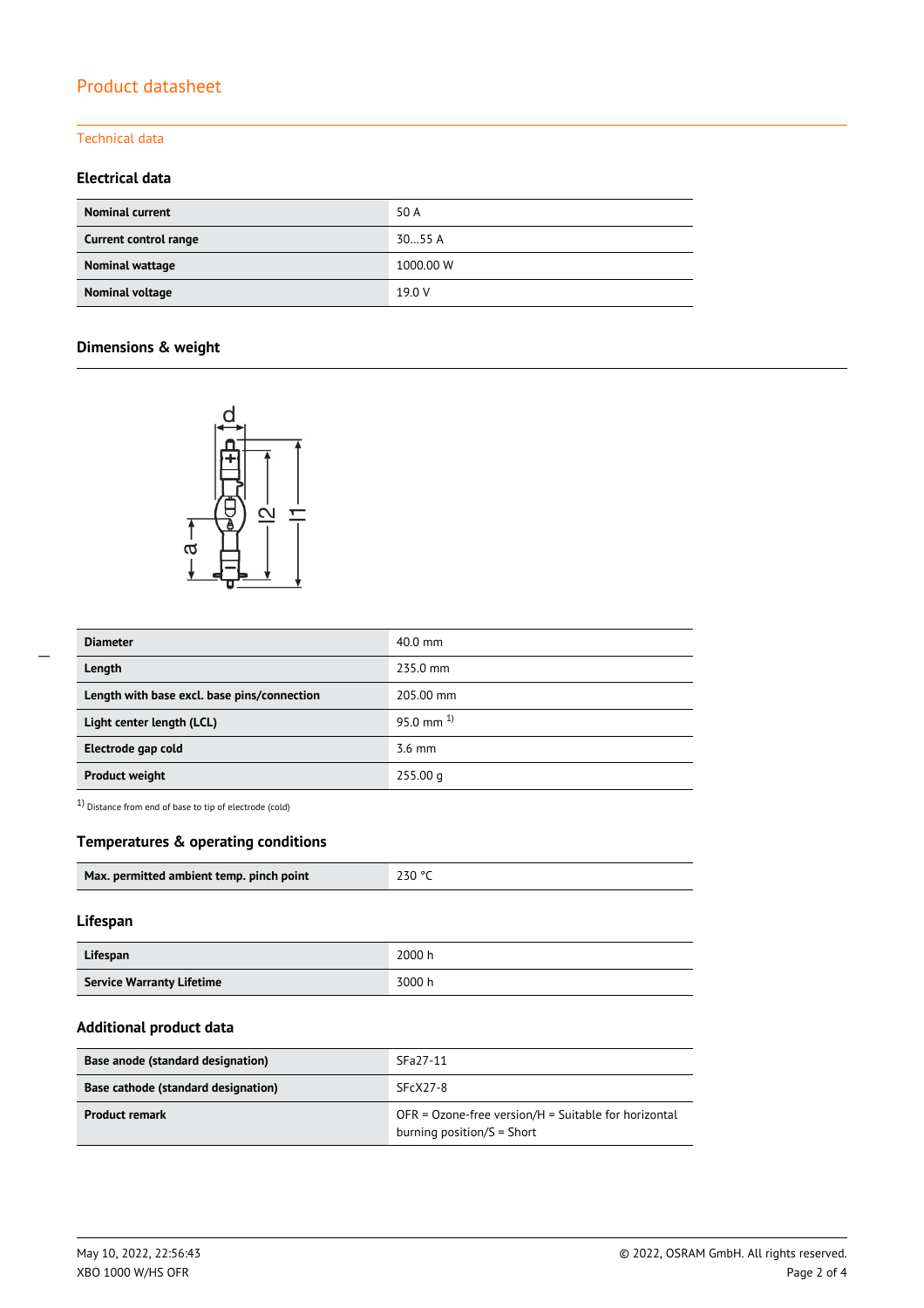# Product datasheet

# **Capabilities**

| Cooling                 | Forced $1$              |
|-------------------------|-------------------------|
| <b>Burning position</b> | $s20/p20$ <sup>2)</sup> |

 $1$ Vertical and horizontal  $\,$ 

2) For vertical burning position: anode (+) on top

#### **Environmental information**

| Information according Art. 33 of EU Regulation (EC) 1907/2006 (REACh) |                                                                                                      |  |  |
|-----------------------------------------------------------------------|------------------------------------------------------------------------------------------------------|--|--|
| <b>Date of Declaration</b>                                            | $01 - 04 - 2022$                                                                                     |  |  |
| <b>Primary Article Identifier</b><br>4008321082114   4050300933566    |                                                                                                      |  |  |
| Candidate List Substance 1                                            | Lead                                                                                                 |  |  |
| CAS No. of substance 1                                                | 7439-92-1                                                                                            |  |  |
| <b>Safe Use Instruction</b>                                           | The identification of the Candidate List substance is<br>sufficient to allow safe use of the article |  |  |
| Declaration No. in SCIP database                                      | 22B5C075-11FC-41B0-AD60-DEC034D8F30C                                                                 |  |  |

### Country specific information

| <b>Product code</b> | <b>METEL code</b> | SEG-No. | <b>STK-Number</b> | UK Org |
|---------------------|-------------------|---------|-------------------|--------|
| 4008321082114       | OSRXBO1000HSOFR   |         |                   |        |